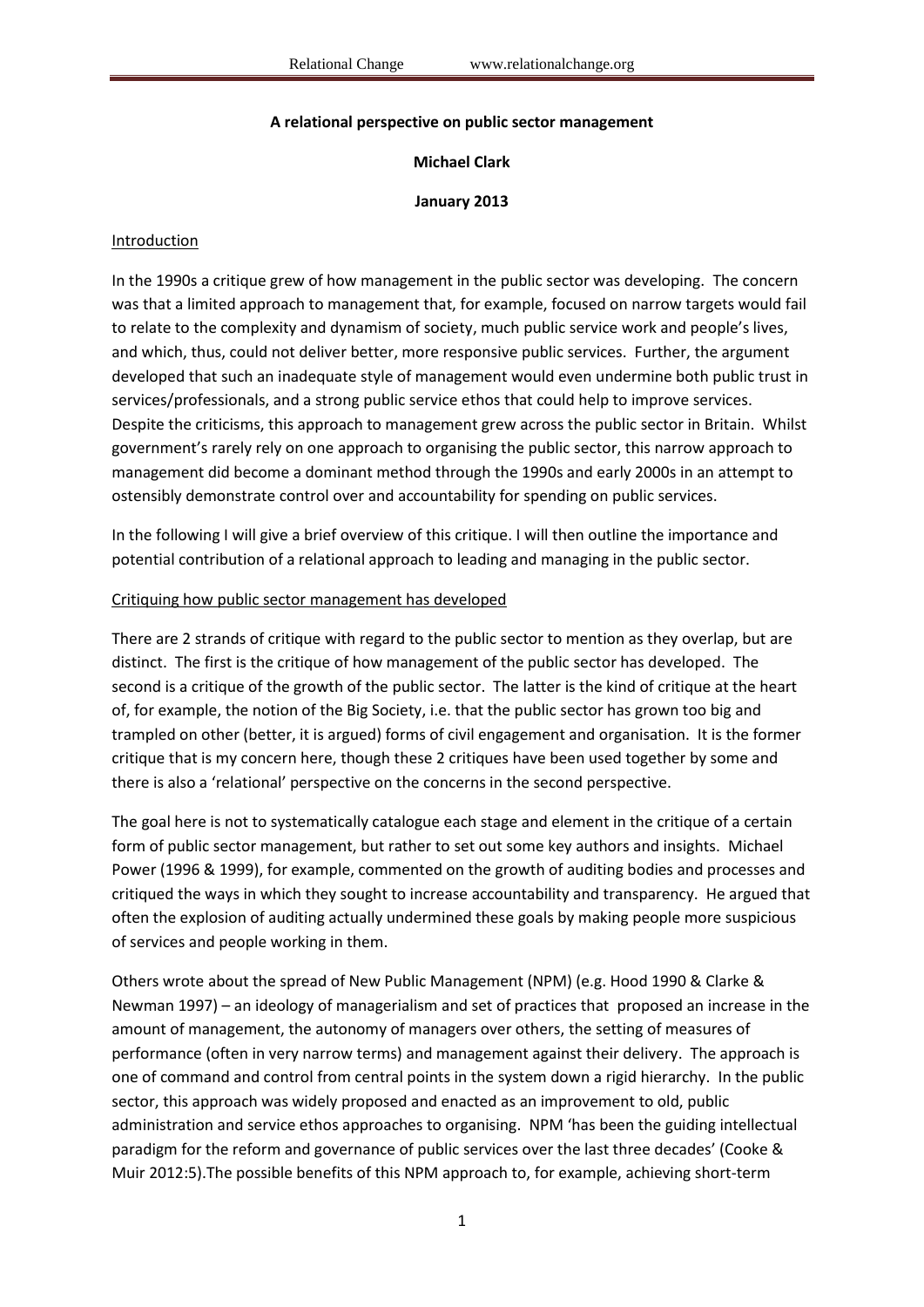goals, were often over amplified, and the limitations, such as addressing long-term, complex and uncertain issues and outcomes, were often ignored or downplayed.

Despite the critiques of these developments, the styles of organising and managing continued to spread. The notion of being 'evidence-based' often played in to these developments. Notwithstanding that one conception of the evidence-based approach is concerned with integrating the best available evidence with the knowledge of professionals and clients, the more simplistic notion of research evidence providing a definitive answer for all contexts took hold in policy and many aspects of public sector leadership and management.

In her 2002 BBC Reith Lectures *A Question of Trust,* Onora O'Neill (2002) discussed the place of trust in public life and dissected the shortcomings of management approaches, ultimately arguing that narrow management approaches undermine accountability and trust. She commented on the experience of being subjected to these developments:

'our new conceptions of accountability, which superimpose managerial targets on bureaucratic processes, burdening and even paralysing those who have to comply.' (p.18)

'For all those of us in the public sector the new accountability takes the form of detailed control. An unending stream of new legislation and regulation, memoranda and instructions, guidance and advice floods into public sector institutions.' (pp. 45-6)

'The new accountability is widely experienced not just as *changing* but (I think) as *distorting the proper aims of professional practice* and indeed as damaging professional pride and integrity. Much professional practice used to centre on interaction with those whom professionals serve . . . . Now there is less time to do this because everyone has to record the details of what they do and compile the evidence to protect themselves . . . . ' (p. 50) (Original italics)

She also argued, similar to we saw above with Power, that this approach was actually counterproductive to its own stated goals:

'Perhaps the culture of accountability that we are relentlessly building for ourselves actually damages trust rather than supporting it.' (p.19)

A temptation in the development of this approach to management against narrow objectives is to end at the spread sheet and tick-box answer to managing, service delivery and accountability. A superficial level of data (the tick-box) on a spread sheet is seen to provide the evidence necessary to present a narrative of delivery, compliance, accountability and control. As Cooke and Muir (2012:7) commented on the use of narrow targets, it:

'risks reducing the complexity and texture of human experience to a simple number, leading to policies and services that do not address the core of a problem'

To delve deeper below the level of targets opens discussions up to more complexity and uncertainty, and undermines the image of control that, in this climate, helps many managers, leaders and politicians with their sense of security and career development. And it is easier to be deceptive (or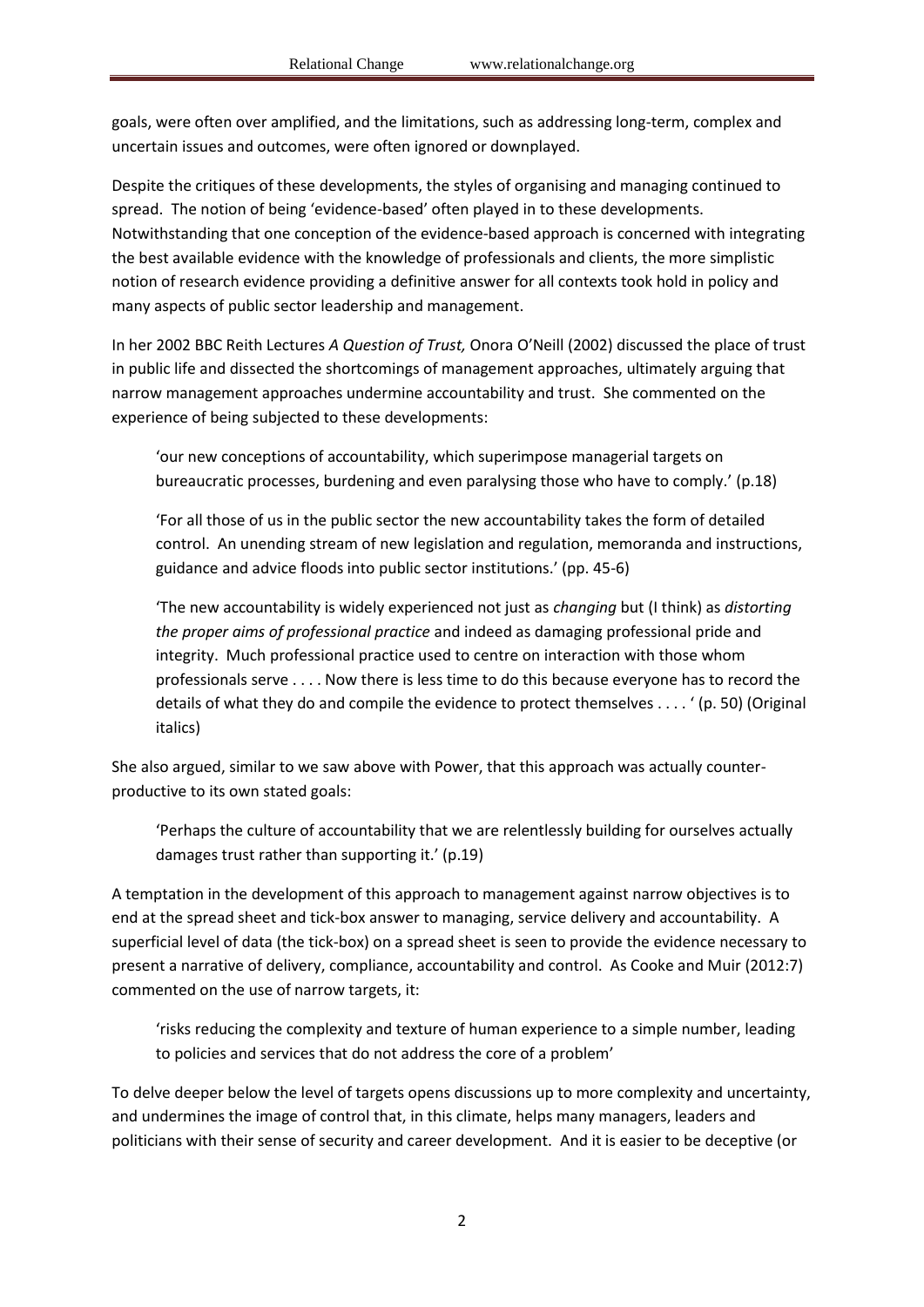'game play' as it is euphemistically sometimes called) against superficial targets than against a deeper account of what you have done.

And the critiques of management culture and practice in the public sector continued, often illuminated by specific instances of failing. For example, the Munro (2011) review of developments in child protection argued that a failure to recognise the degree of uncertainty (and uncontrollability) in such work, coupled with narrow conceptions and measures of work for supposed greater accountability and transparency, have created the unintended consequence of setting obstacles to good practice. Discussing the history of general management and managerialism in the NHS since the 1980s, Jarman (2012) is critical of a system which, amongst many faults, shields managers from public accountability, has supported amongst staff the development of a culture of fear and compliance (rather than learning and improvement) and that harms patients. And there is evidence of a poor culture in parts of the NHS and a consequent neglect of individual care. The Parliamentary and Health Service Ombudsman (2011), for example, reported case studies of poor care in the NHS of older people and commented that the stories represented 'an ignominious failure to look beyond a patient's clinical condition and respond to the social and emotional needs of the individual and their family'. At the time of writing, the Francis Public Inquiry in to the Mid Staffordshire NHS Foundation Trust is about to report and is expected to be damning of the impact of this style of management on patient care.

So, in the forgoing discussion we see there has been a long run and intellectually sustained critique of how the public sector has come to be managed. But what would the alternative look like, apart from 'not like what we have here'?

### Towards a better model of managing

Components of an alternative approach to management in public services have been aired. Leadership has been proposed time after time as a solution to shortcomings in public services, to the point that it is in danger of becoming a commonsense notion devoid of real use in organising services. Leadership could mean many different things, including the proposal of a model simply designed to deliver more of the same management approach, narrow and reductionist, which is not a helpful way forward. Similarly, the model of the leader as the lone hero taking services forward is misguided and ignores crucial relational skills, teamwork and collaboration. Alternative models of leadership are, though, available. The philosophy of the servant leader, i.e. a leader focused on the well-being of others, is one example.

A systems thinking perspective (e.g. Seddon 2008) also has been proposed as an antidote to targets and rigid top-down management. In this prescription, the starting point for organising, and focus throughout, is the client/customer and what he/she wants from the organisation. Managers then need to set the system so that individuals within it have sufficient freedom to respond to what is needed. Hallsworth (2011) argues for a model of 'system stewardship' for central government (and others) which is characterised by more complex and nuanced approaches to overviewing a system and policy development and implementation beyond simple command and control approaches over narrow elements of the system.

Osborne et al (2012) also critique NPM, and especially for the inability of its reductionist perspective to cope with the kind of integrated approaches needed to address the public service needs of people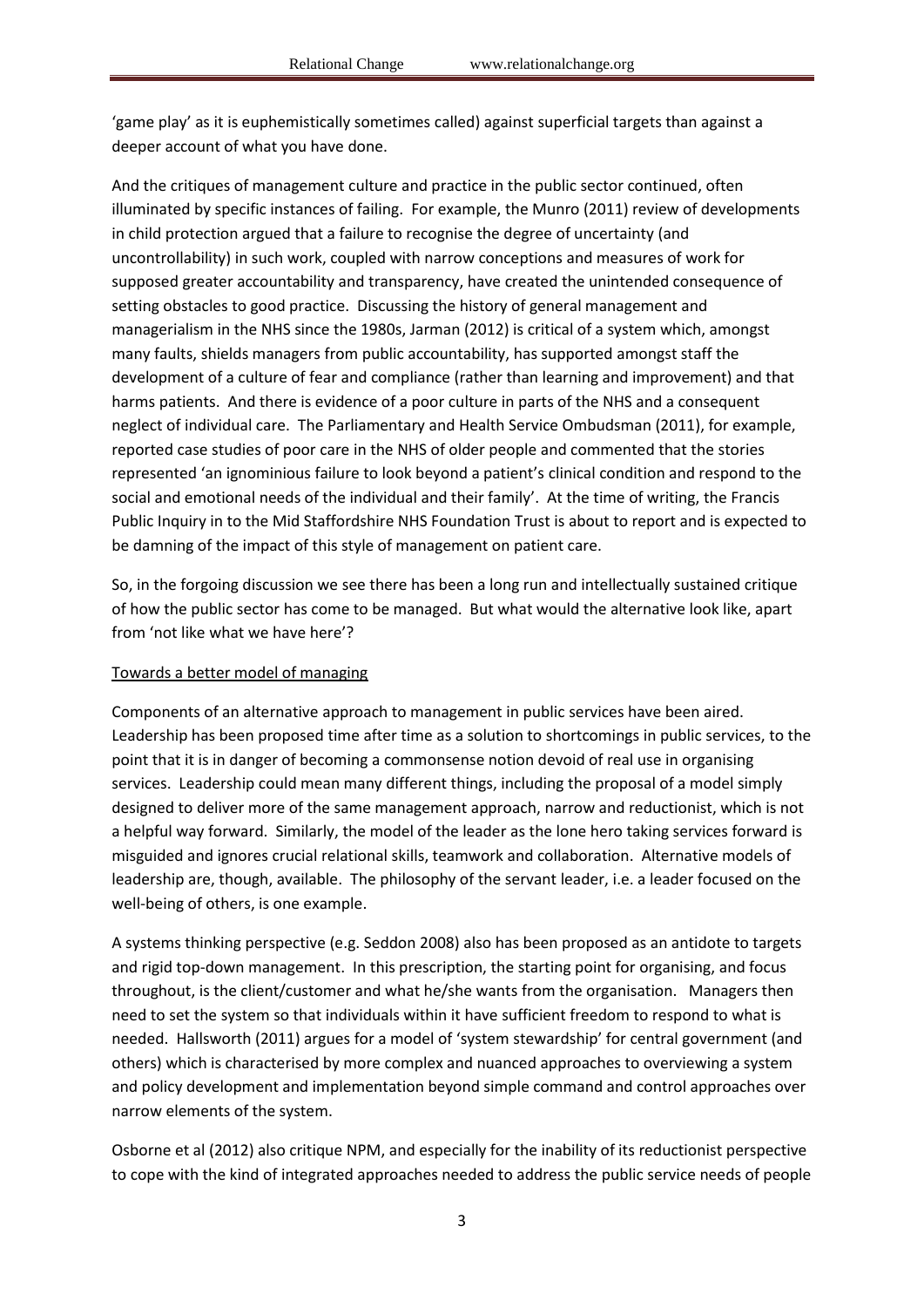and the complex, wicked social problems public organisations are often facing today. They argue for a perspective that is grounded in recognising the dominant *service* feature of public sector organisations – with services being intangible and personal.

A more trust-based approach to public sector organisations is another dimension of an alternative model of management (e.g. Nyhan 2000 and O'Neil 2002). O'Neil (2002) argued for more personally active approaches to questions of trust, that involved recognition of the dynamic and personal element of *placing* trust in others, for intelligent accountability which allows a margin of professional self-governance within sensible frameworks appropriate to contexts, and for reporting systems in which people give an account of their work to others suitably independent and resourced to make a judgement about it. Not directly referencing, but to some degree echoing components of the system thinking perspective described above, O'Neil argued:

'If we want a culture of public service, professionals and public servants must in the end be free to serve the public rather than their paymasters.' (p. 59)

At the heart of these different perspectives is a better focus on *good relationships*. That is, relationships between the centre and the outer regions of public services and policy; relationships between managers and colleagues; and, very crucially, relationships between the public/clients/service users and those delivering the services. It also includes the focusing on the relationships between sources of knowledge (systematic research evidence, local knowledge, professional knowledge, and knowledge of individuals and how they are in the world) we have at hand to help inform better decisions. Placing this concern with relationships at the heart of organising public services would be a dramatic change from and improvement on NPM.

Bell & Smerdon (2011) called the returns from good relationships in public services 'Deep Value', characterised as:

"a term that captures the value created when the human relationships between people delivering and people using public services are effective. In these relationships, it is the practical transfer of knowledge that creates the conditions for progress, but it is the deeper qualities of the human bond that nourish confidence, inspire self esteem, unlock potential, erode inequality and so have the power to transform." (p. 5)

In a similar vein, Bollen & Emes (2006:6) commented:

'public services need to do more than just understand people's needs – they also need to understand the nature of the relationship between user and provider, and appreciate the relational benefits which will deliver the best outcomes for both.'

From a review of the literature across public services, Bell & Smerdon (2011) found that the public put a high value on good relationships in their dealings with public services, that such a relationship is essential to a good user experience of services and, hence is linked to satisfaction and achieving outcomes. The specific manifestation of these relationships between public services and members of the public will differ between groups and contexts, but what remains is the focus on the relationship and the flexibility of professionals to adapt and respond to build the relationship. Bell & Smerdon (2011:37) conclude from their review of evidence across public services that the framework for good relationships from the service user's perspective is: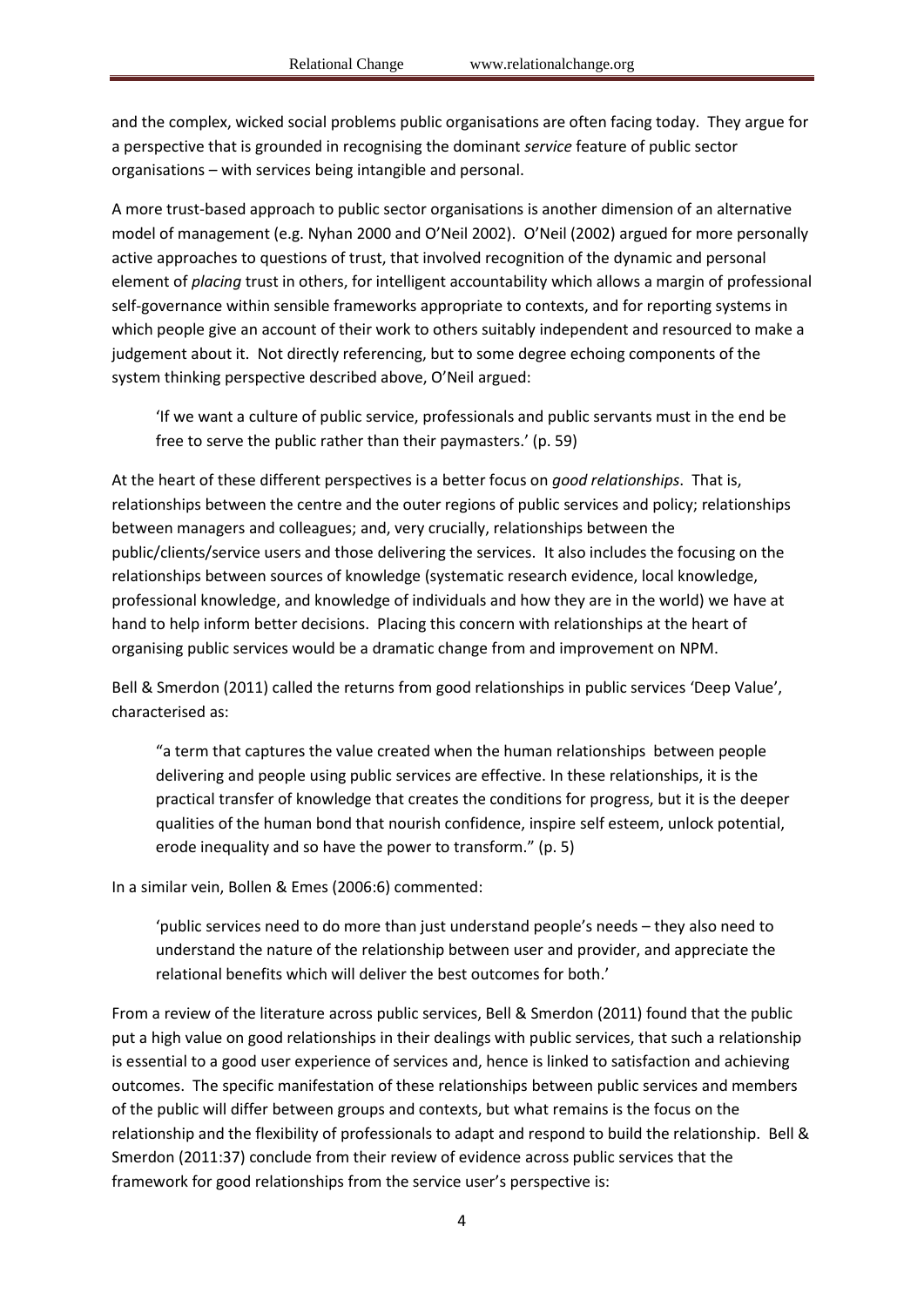- Understanding the provider takes time to understand the person and his/her needs and wishes;
- Collaboration there is trust and confidence in each other;
- Commitment when the provider demonstrates their commitment to the person and addressing needs;
- Communication demonstrating good listening and the ability to draw out deeper issues;
- Empowerment as relevant, support to the service user to challenge his/her thinking and make changes.
- Time enough time to sufficiently develop the relationship;

This is a context in which people feel valued for themselves and feel this is driving the interaction, not some rigid, predetermined process.

In the context of health care, Hartzband and Groopman (2009) note a growing medical humanism movement explicitly concerned relationships between professionals and the patient as a person, focusing on everyone's values, goals and preferences pertinent to each clinical decision. More specifically, Woodbridge & Fulford (2004) have developed a 'values-based' approach to compliment an evidence-based one in mental health care. They argue that all decisions should be rooted in both (values and evidence) perspectives and sets of knowledge, and focused on the relationship between professionals and service users (and the values of both).

Cooke & Muir (2012) collated essays discussing a relational perspective to understanding the role of the state and public sector organisations. Like others discussed above, they assert the very limited view of a command and control and New Public Management approach to improving public services. The authors of these essays also argue that this type of management may actually be counterproductive and can damage public trust in public services.

A relational approach emphasises 'connectedness, complexity and mutuality' (Denham-Vaughan 2010:39). To understand this means to more fully understand a context, the actors involved and the environment – and the interconnectedness of all these elements. It also requires attention to the impact of action on these interconnections – the dynamism of organisations, individuals and society.

This concern with relationships allows a better understanding of context and complexity. It is not intended to set out a polarised view from some technical aspects of management and does not, for example, necessarily completely rule out the use of targets or other management tools. Such targets, however, are seen as partial as they are unlikely to completely capture the complexity of a situation. More fully informed discussions are needed to assess what the targets are telling you, and these necessitate trusting and open relationships.

#### Conclusion

The details of a better approach to managing in public services will in part depend on context – what kinds of services are we concerned with, what are the possibilities for engaging with different people in the organisation of those services, the degree of sustained interaction between people and those providing the service, etc. There are, though, some key principles emerging that will guide people to plan these details, including an explicit concern with active trust and improving relationships with people wherever possible.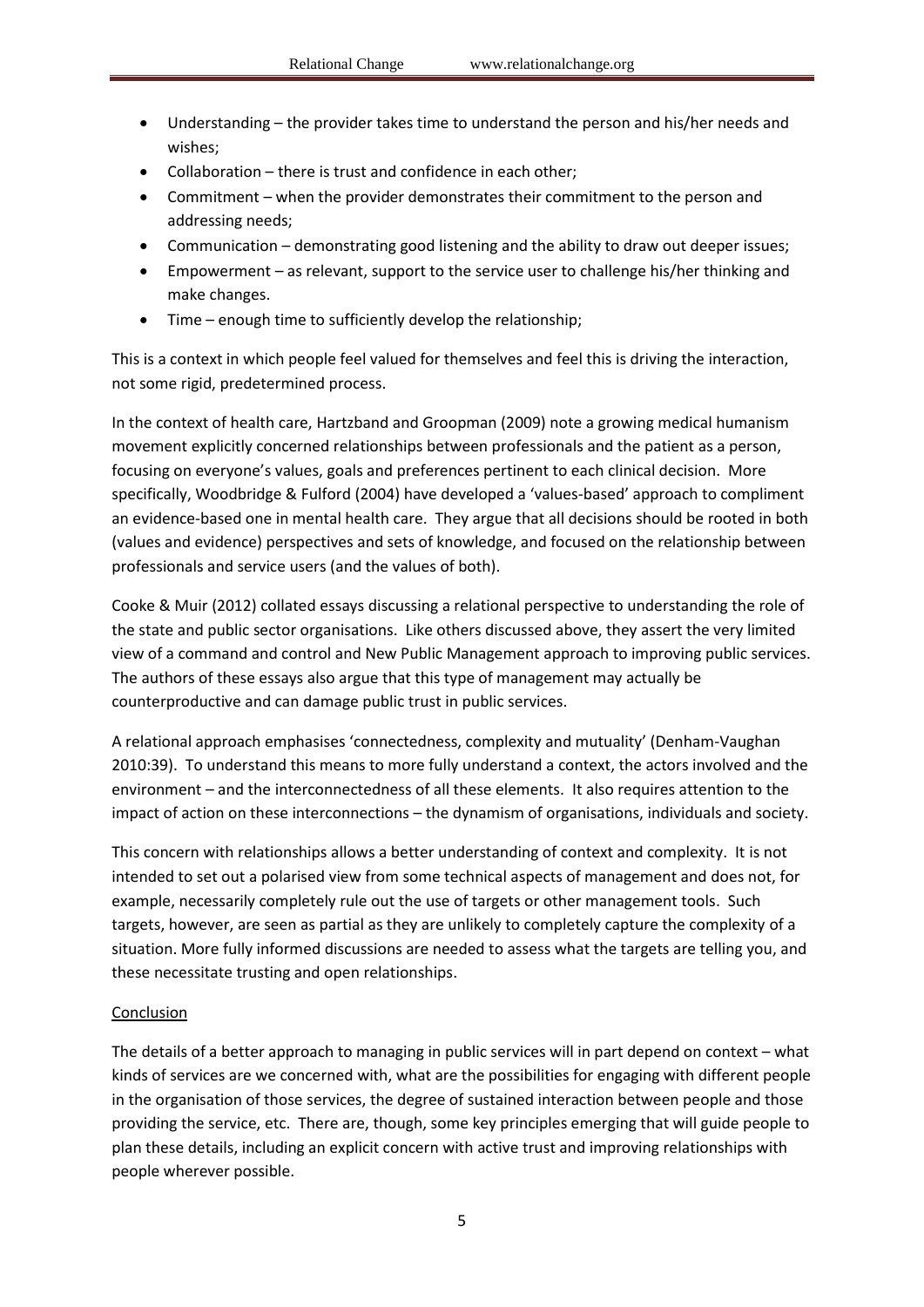There is a need to find a better blend and balance of what we might call the technical aspects of managing public services with the (inter)relational and values-base of people involved in services (Denham-Vaughan 2010; Bracken et al 2012). The contours of this blending, of what a relational approach would mean for the state and public services are still being debated and defined (Cooke & Muir 2012), and this process is in itself framing our understanding and experience of an approach focused on relationships. Good discussions and debates and collaborative working need open and trusting relationships.

# **References**

Bell K & Smerdon M (2011) Deep Value: A literature review of the role of effective relationships in public services. London: Community Links

Bollen A & Emes C (2008) Understanding Customer Relationships: How important is the personal touch? London: Ipsos MORI

Bracken P et al. (2012) Psychiatry beyond the current paradigm. British Journal of Psychiatry, 201:430-4

Clarke J & Newman J (1997) The Managerial State: Power, Politics and Ideology in the Remaking of Social Welfare. London: Sage

Cooke G & Muir R (eds) (2012) The relational state: how recognising the importance of human relationships could revolutionise the role of the state. London: Institute for Public Policy Research

Denham-Vaughan S (2010) The liminal space and twelve action practices for gracious living. British Gestalt Journal, vol. 19, no. 2, 34-45

Hallsworth M (2011) System Stewardship: The future of policy making? London: Institute for Government

Hartzband P and Groopman J (2009) Keeping the Patient in the Equation – Humanism and Health Care Reform. Journal of New England Medicine. (361):554 – 555

Jarman B (2012) When managers rule. BMJ;345:e8239 doi: 10.1136/bmj.e8239 (Published 19 December 2012)

Munro E (2011) The Munro Review of Child Protection: Final Report. A child-centred system. London: Department for Education

Nyhan RC (2000) Changing the paradigm: trust and its role in public sector organisations. American Review of Public Administration, 30:1, 87-109

O'Neil O (2002) A Question of Trust. The BBC Reith Lectures 2002. Cambridge: Cambridge University Press